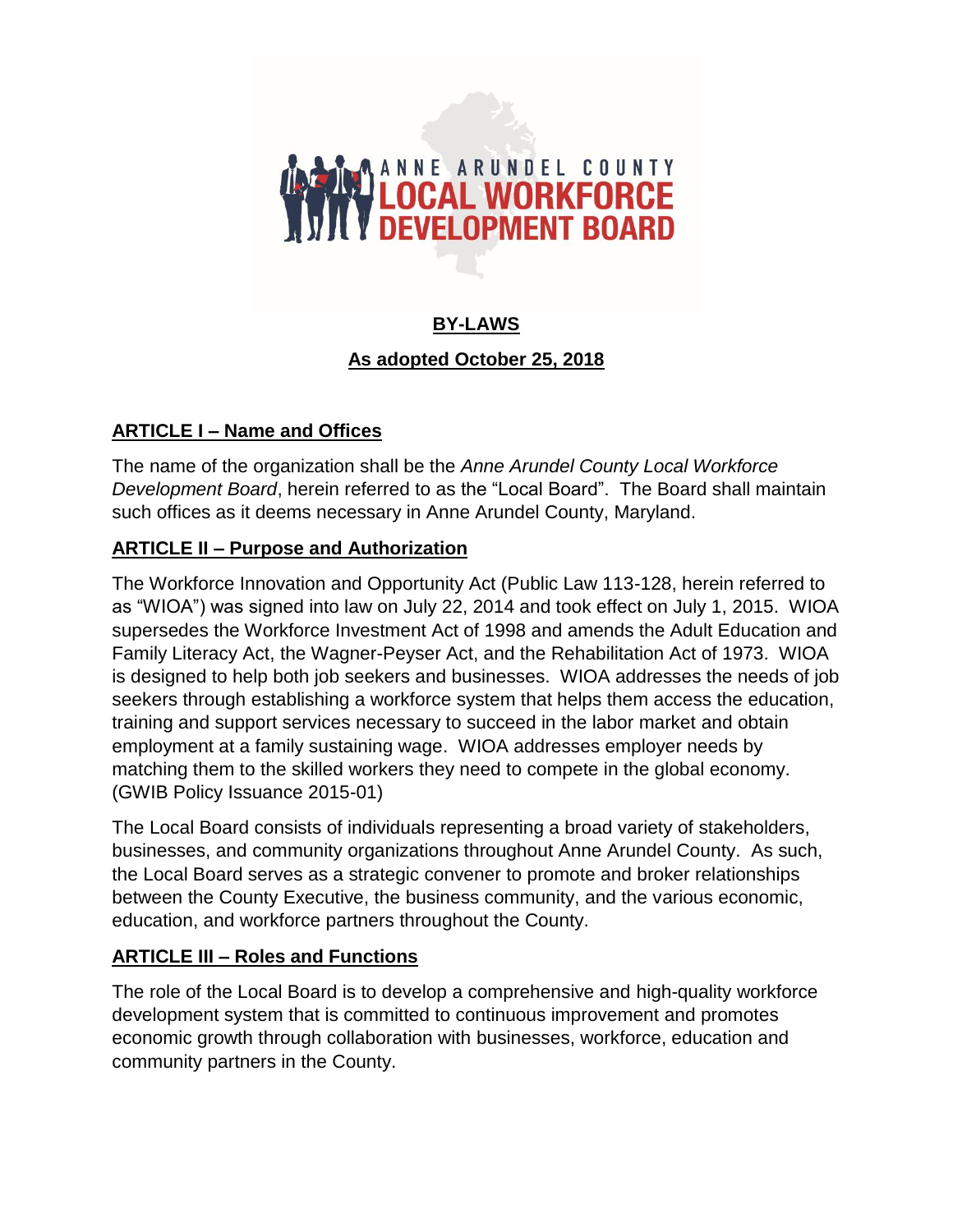As specified by Section 107(d) and GWIB Policy Issuance 2015-01, the functions of the Local Board shall include:

- 1. Local Plan The Local Board develops a Local Plan in partnership with the County Executive. The Local Plan must meet the requirements of Section 108 of WIOA.
- 2. Workforce Research and Regional Labor Market Analysis The Local Board shall carry out analyses of the economic conditions in the region, the needed knowledge and skills for in-demand industries and occupations, the demographics of the workforce, and the available workforce development activities in the region.
- 3. Convening Stakeholders and Leveraging Resources and Expertise The Local Board convenes system stakeholders to assist in the development of the Local Plan and in identifying expertise and resources to leverage support for workforce development activities.
- 4. Employer Engagement The Local Board shall lead efforts to engage with a diverse range of employers and with industry groups, educational and community entities in the region:
	- a. To promote business representation on the Local Board;
	- b. To develop effective linkages with employers in the region to support employer utilization of the workforce development system;
	- c. To ensure that workforce development activities meet the needs of employers and support economic growth in the region, by enhancing communication, coordination, and collaboration among employer, economic development entities, and service providers;
	- d. To develop and implement proven and promising strategies for meeting the employment and skill needs of workers and employers, that provide the skilled workforce needed by employers in the region and that expand employment and career advancement opportunities for participant in indemand industry sectors and occupations; and
	- e. To promote, develop, and implement industry sector strategies that address the challenges within in-demand industries in Anne Arundel County.
- 5. Implementation of Career Pathways Strategies The Local Board, along with representatives of secondary and postsecondary education programs, leads efforts to develop and implement career pathways by aligning the training, education, and supportive services that are needed by adults and youth, particularly those with barriers to employment.
- 6. Proven and Best Practices The Local Board shall lead efforts to:
	- a. Identify and promote proven and promising strategies and initiatives for meeting the needs of businesses, and workers and jobseekers in the system, including physical and programmatic accessibility to the Career Center system; and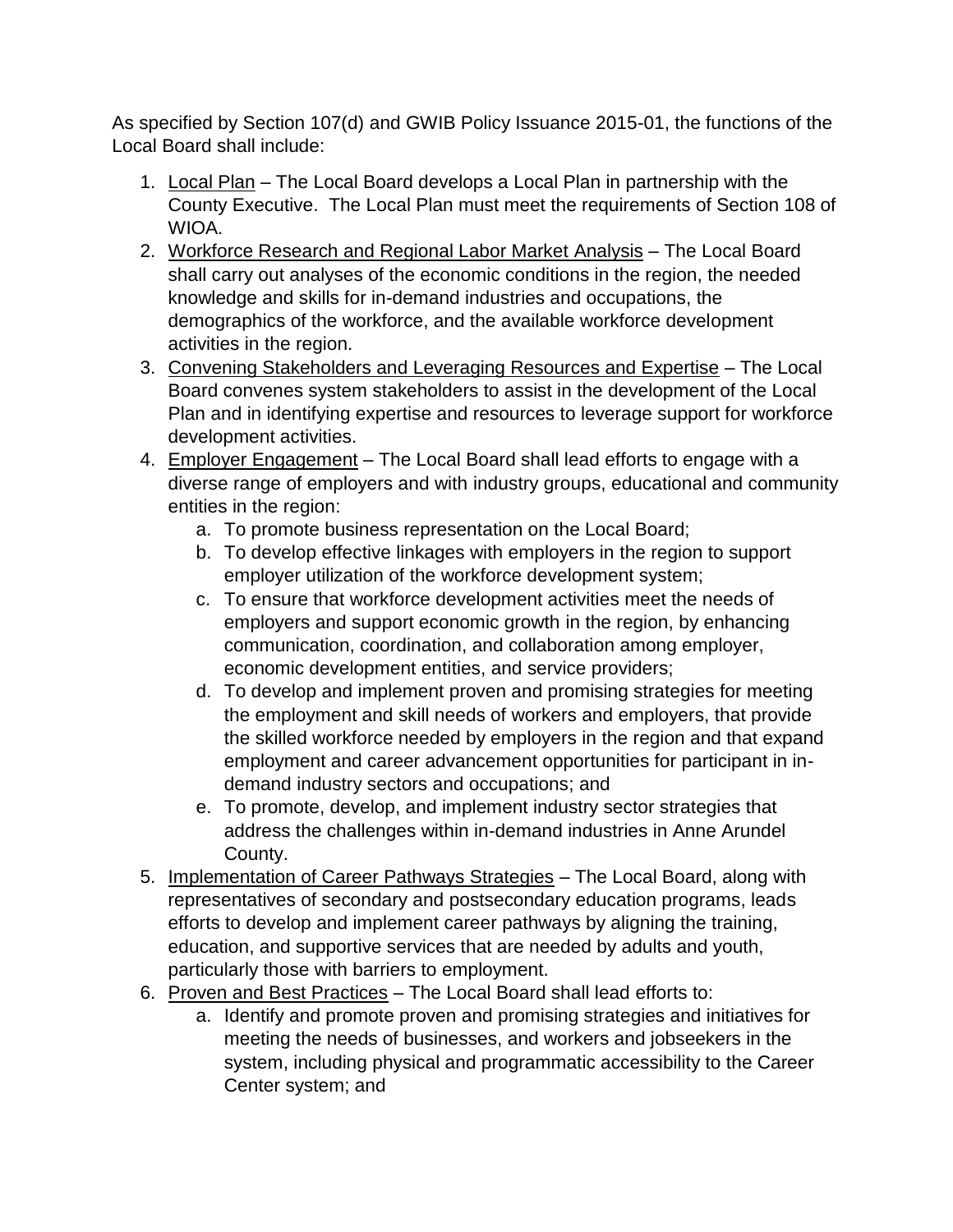- b. Identify and disseminate information on proven and promising practices carried out in other local areas for meeting such needs.
- 7. Use of Technology The Local Board shall develop strategies for using technology to maximize accessibility and effectiveness of the system for businesses, workers and jobseekers, by:
	- a. Facilitating connections among the intake and case management information system of the Career Center partner programs to support a comprehensive system;
	- b. Facilitating access to services provided through the Career Center system, including facilitating access in remote areas;
	- c. Identifying strategies for better meeting the needs of individuals with barriers to employment, including strategies that augment traditional service delivery, and increase access to services and programs of the Career Center system, such as improving digital literacy skills; and
	- d. Leveraging resources and capacity within the system, including resources and capacity for individuals with barriers to employment.
- 8. Program Oversight The Local Board, in partnership with the County Executive, conducts oversight for Title I activities and the local delivery in the region, ensures the appropriate use and management of funds, and ensures the use, management, and investment of said funds to maximize performance outcomes.
- 9. Negotiation of Performance Accountability Measures The Local Board negotiates and comes to an agreement on local performance accountability measures with the County Executive and the Governor.
- 10.Selection of Operators and Providers The Local Board shall select the one-stop operator with the agreement of the County Executive and shall select youth service providers, as well as identifying providers of training and career services in the region.
- 11.Coordination with Education Providers The Local Board coordinates activities with education and training providers, including providers of career services, youth services, adult education and literacy, career and technical education, and the local Division of Rehabilitation Services office.
- 12.Budget and Administration The Local Board may establish a budget for the activities of the Local Board, consistent with the Local Plan and the duties herein listed.
- 13.Accessibility for Individuals with Disabilities The Local Board shall annually assess the physical and programmatic accessibility of all Career Centers in the Local Area.
- 14. Executive Director The Local Board shall establish the qualifications for the Executive Director.

# **ARTICLE IV – Membership**

1. Composition – Pursuant to WIOA Section 107(b)(2), appointments to the Local Board must, at a minimum, meet the following requirements: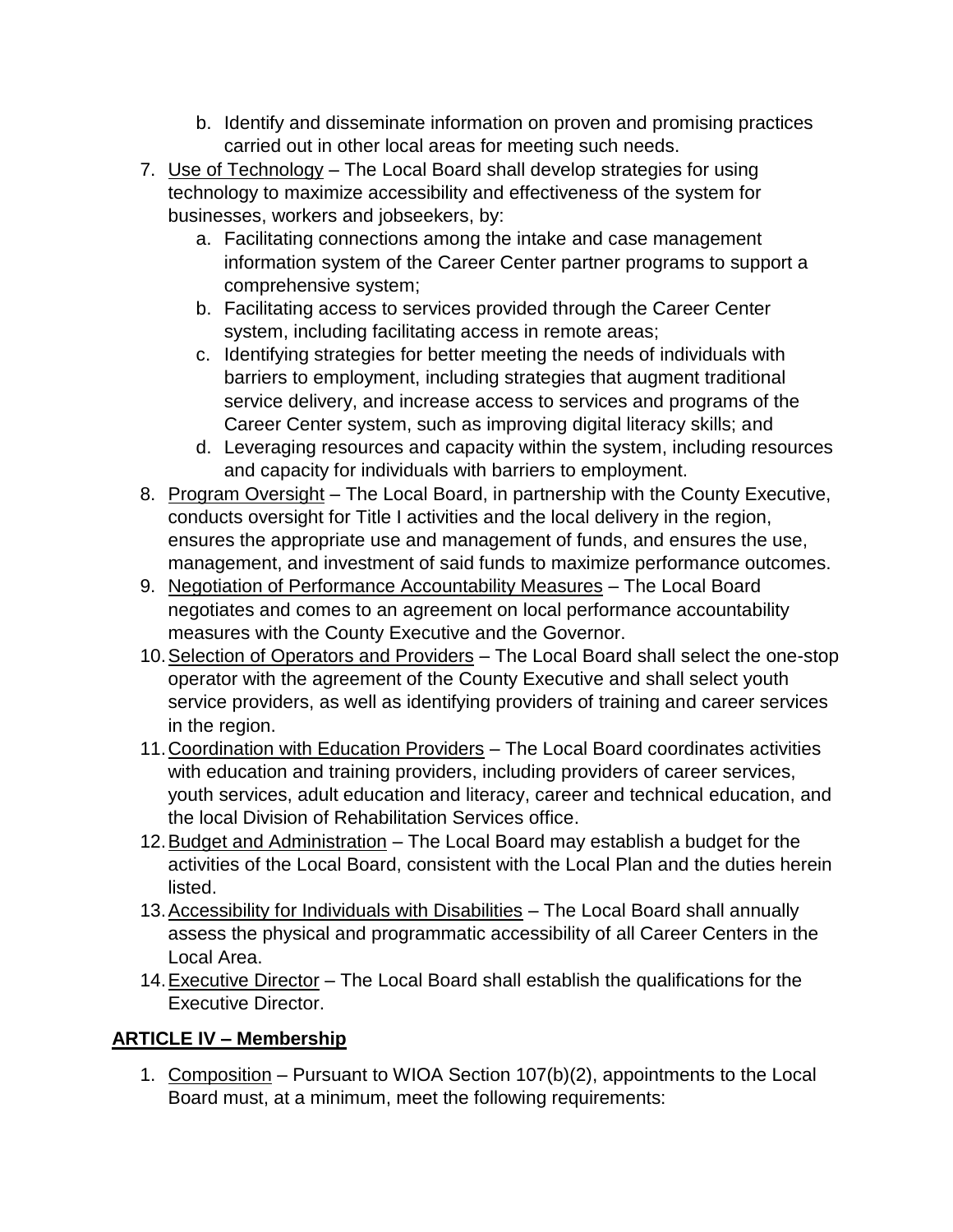- a. Authority Members of the Local Board shall be officers, executives, or members with policy-making and/or decision-making authority within the organization that the member represents.
- b. Representatives of Business A majority of the members shall represent business in Anne Arundel County, and at least two of these members shall represent small business as defined by the U.S. Small Business Administration. Business representatives must meet all of the following:
	- i. Provide employment opportunities in high growth industries or occupations, as defined by the Anne Arundel County WIOA Local Plan; and
	- ii. Provide high-quality, work-relevant training and development opportunities to its workforce or the workforce of others.
- c. Representatives of Workforce At least 20% of the members shall represent workforce in Anne Arundel County. These representatives must include:
	- i. At least two representatives of labor organizations in Anne Arundel County; and
	- ii. At least one training director or member of a labor organization that represents a Registered Apprenticeship in Anne Arundel County.
- d. Representatives of Education and Training Board membership must include representatives of education and training institutions in the County. These representatives must include:
	- i. A representative of eligible Title II training providers;
	- ii. A representative of higher education institutions providing workforce investment activities; and
	- iii. A representative of eligible entities of Perkins Act Career and Technical Education providers in the County.
- e. Representatives of Governmental and Economic Development Board membership must reflect the governmental, economic, and community development entities in the County. These representatives must include:
	- i. A representative of economic and community development entities in Anne Arundel County;
	- ii. A representative of the Title I workforce development entity in the County;
	- iii. A representative of the Title III Wagner-Peyser office in the County;
	- iv. A representative of the Division of Rehabilitation Services office in the County; and
	- v. May include representatives of agencies or entities that provide programs relating to transportation, housing, and public assistance, as well as philanthropic entities serving Anne Arundel County.
- 2. Appointment of Members Members are appointed by the County Executive.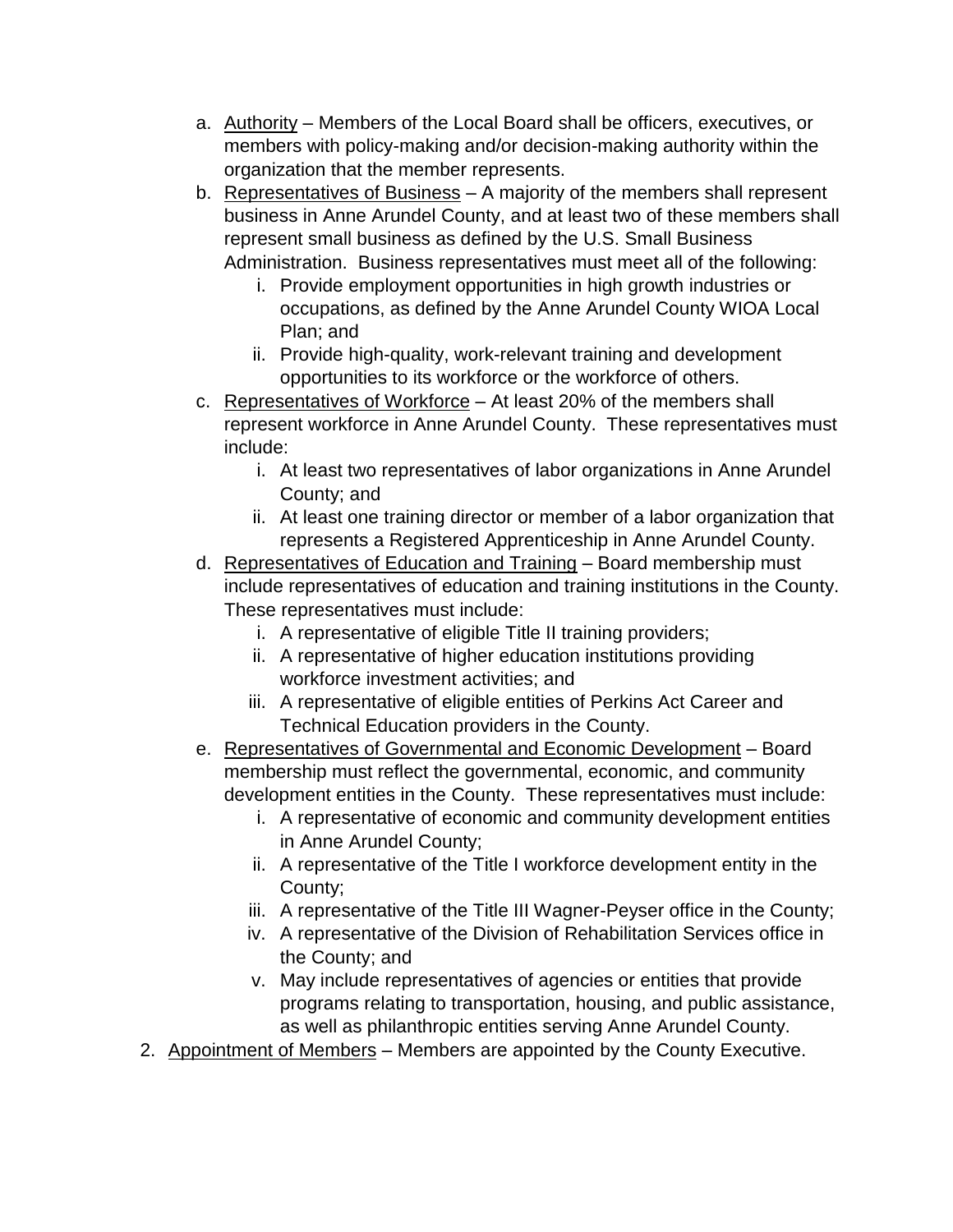- 3. Term of Membership Terms shall be four years. The terms of members shall be staggered such that no more than one-third of members are up for appointment at one time. Terms shall begin July 1 and end June 30.
- 4. Cessation of Membership Membership on the Local Board shall cease when any of the following occur:
	- a. The member delivers a written resignation to the Chair;
	- b. The member is not reappointed by the County Executive;
	- c. The organization, if any, which the member represents withdraws the member's name from membership by notifying the Chair of such withdrawal; or
	- d. The member no longer meets the necessary criteria for the membership slot for which the member was originally appointed.
- 5. Removal from Membership Any member may be removed by the County Executive at any time. Otherwise, members may only be removed by a twothirds vote of the Board for excessive absences, defined as two missed Boards meetings within a calendar year.
- 6. Vacancies Upon notification of vacancy by the Chair, the County Executive shall appoint a new designee to fill a vacated position. The individual appointed must represent the same sector as being vacated. The designee shall serve the remainder of the term of the individual whom the designee replaced.
- 7. Change to Local Board Composition Composition of the Local Board shall be reviewed on an annual basis for adherence to the specifications in Section 1 above. Any changes to the composition of the Local Board must adhere to the provisions of Section 107 of WIOA and must be approved by the County Executive and the Governor.

# **ARTICLE V – Structure**

- 1. Officers The officers shall consist of a Chair and a Vice Chair. The members of Local Board shall elect their officers. Officers serve for two years, starting July 1 and ending June 30.
- 2. Nomination and Election of Officers Members are nominated and elected through the following process:
	- a. Members representing business, pursuant to Article IV, Section 1(b) are eligible to serve as officers of the Local Board.
	- b. At the April Board Meeting, nominations shall be taken from the floor, according to Robert's Rules of Order.
	- c. Once nominations have been closed, the members of the Local Board shall vote, either by ballot or voice vote at the discretion of the Chair. If the Chair is nominated for re-election, then the vote must be conducted by the Vice Chair. Should the Vice Chair be nominated as well or absent, the vote must be conducted by the Executive Director or Parliamentarian (if any).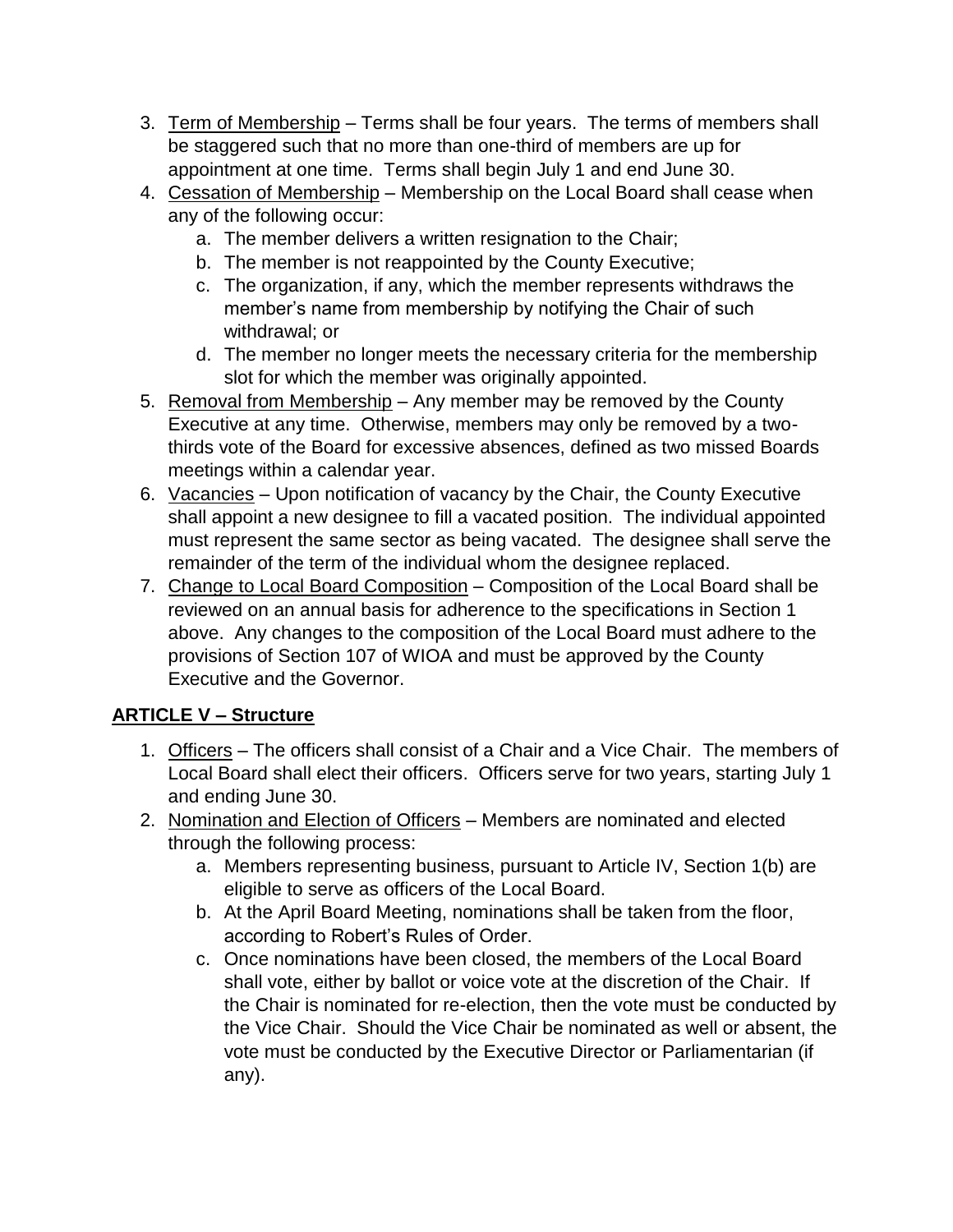- d. The result of the vote must be announced at the end of April meeting and included in the minutes of the meeting.
- 3. Duties of the Officers
	- a. Chair It shall be the responsibility of the Chair to set the strategic vision of the Board and to develop and ensure implementation of action plans necessary to achieve the strategic vision. The Chair shall execute, in the name of the Local Board, all instruments and documents on behalf of the Local Board as shall be necessary and proper. The Chair shall preside at all meetings of the Local Board. The Chair shall make any committee and/or task force assignments and shall designate chairs for said committees and task forces. The Chair shall do and perform such other duties as from time to time may be assigned by the members.
	- b. Vice Chair The Vice Chair shall have such powers and duties as from time to time may be assigned by the Chair or members, including all duties of the Chair during the absence or disability of the Chair.
- 4. Standing Committees At a minimum, there shall be a Governance Committee, an Alignment Committee, a Targeted Populations Committee, and a Business Engagement Committee. The Board may create additional committees as is deemed necessary to accomplish the purpose and functions of the Local Board. Such committees may be established by majority vote at any regular meeting where a quorum is present. A member of the Local Board shall serve as chair of the committee. With the exception of the Governance Committee, the Local Board Chair may not serve as chair of any committee. Non-Board members may serve on such committees as deemed appropriate by the Local Board Chair.
	- a. Governance Committee There shall be a Governance Committee consisting of the Local Board Chair, the Executive Director, and other members as deemed appropriate by the Board. Between Board meetings, the Governance Committee may act for the Board, except in matters concerning officers of the Board or the adoption, repeal, or amendment of these by-laws. The Governance Committee shall review all program plans, reports, and other documents which the Board, by law is required to review and act upon, and shall make recommendations concerning such items, and any actions taken on behalf of the Local Board by the Governance Committee, to the Local Board. The Governance Committee shall be responsible for engaging the Board, monitoring the composition of the Board, and ensuring Board performance.
	- b. Alignment Committee There shall be an Alignment Committee consisting of the partners of the Career Center system, such partners designated by a Memorandum of Understanding (MOU). The Alignment Committee shall deal with strategic, operational and other aspects relating to the Workforce Development system. The Alignment Committee shall oversee the activities of the Career Center workgroup, which shall consist of partners co-located in the Anne Arundel County Career Centers.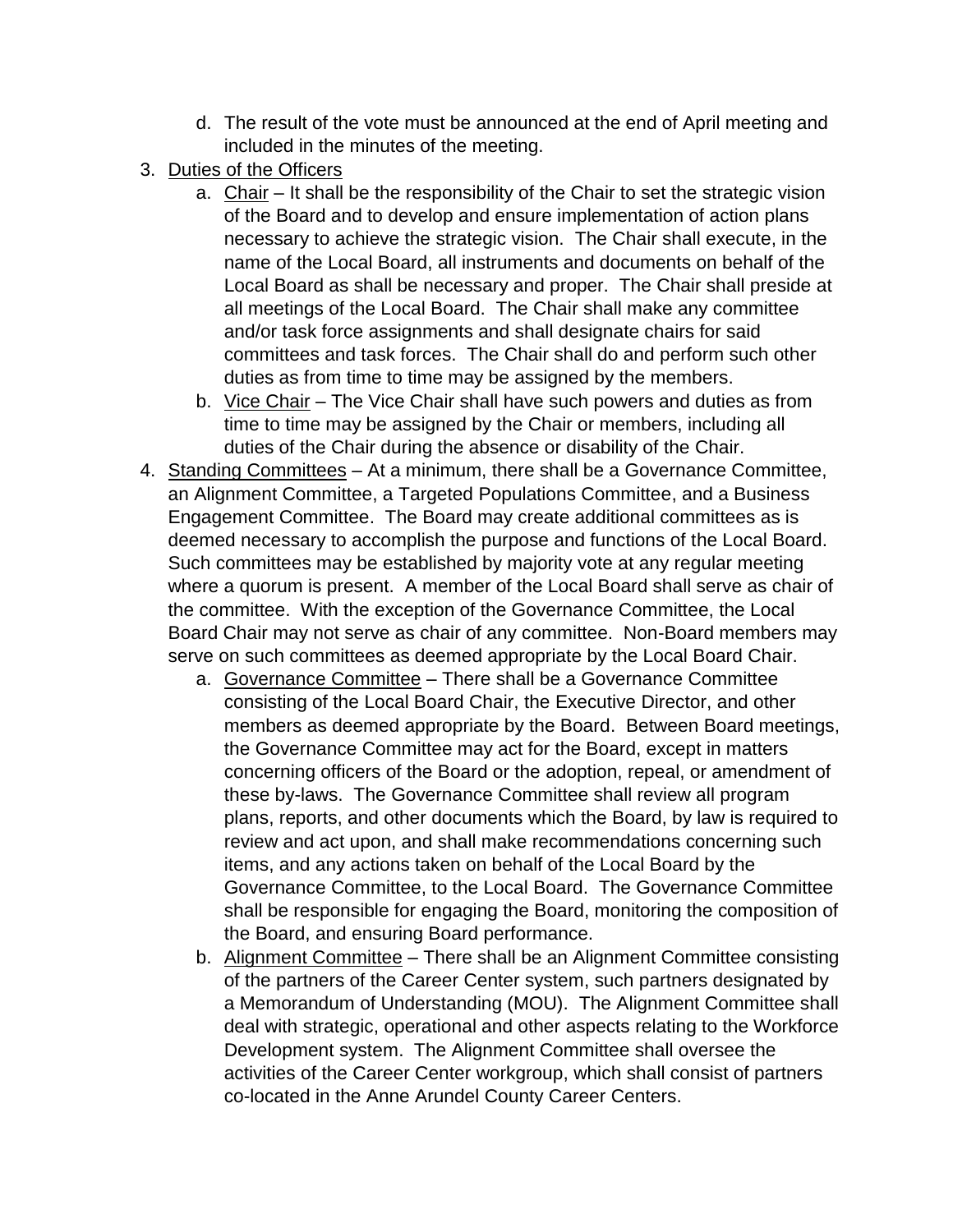- c. Targeted Populations Committee The Targeted Populations Committee shall deal with operational and other issues relating to the provision of services to certain targeted populations, including those with disabilities. As required by Section 107 of WIOA, this committee shall deal with compliance and staff training issues surrounding programmatic and physical access of those with disabilities under Section 188 and applicable provisions of the Americans with Disabilities Act.
- d. Business Engagement Committee The Business Engagement Committee is tasked with creating career pathways within high-growth industries that lead to industry-recognized credentials that are portable and stackable. The Business Engagement Committee will oversee the performance of the Anne Arundel County Business Services Team to ensure that the Team is providing services to businesses in in-demand business sectors.

#### **ARTICLE VI – Meetings**

- 1. Regular Meetings Regular meetings of the Local Board shall be held at least quarterly. Any and all business may be transacted at a regular meeting of the members. Minutes shall be kept and posted on the Board website in accordance with the Open Meetings Act.
- 2. Committee Meetings The Standing Committees and any committee or task force created under Article VII, Section 3 shall establish a regular schedule of meetings. Only business specifically related to committee purpose may be discussed at such meetings. Minutes shall be kept and be made part of the record for the next scheduled regular meeting of the Local Board.
- 3. Other Meetings Special meetings of the members may be called at any time for any purpose(s) by the Local Board Chair. Notice of such meeting shall state the purpose(s) of the meeting and shall state the place, day, and hour which the meeting is to be held. Written notice shall be mailed and/or electronically transmitted to each member in advance of each meeting. Business transacted at the meeting shall be confined to the purpose(s) stated in the notice of the meeting. Minutes shall be kept and be made part of the record for the next scheduled regular meeting of the Local Board.
- 4. Virtual Attendance at Meetings Members may attend meetings by teleconference or similar technology. Should a member be unable to attend in person, the member must provide sufficient notice to the Local Board Chair or relevant committee chairperson for arrangements to be made. A member attending virtually shall have the same rights and responsibilities as if the member was attending in person.
- 5. Voting At all Local Board meetings, every member shall have one vote. A simple majority of the Local Board's voting membership shall constitute a quorum, if all Board members were duly notified. Vote by proxy shall not be allowed. A simple majority vote shall be sufficient to approve motions brought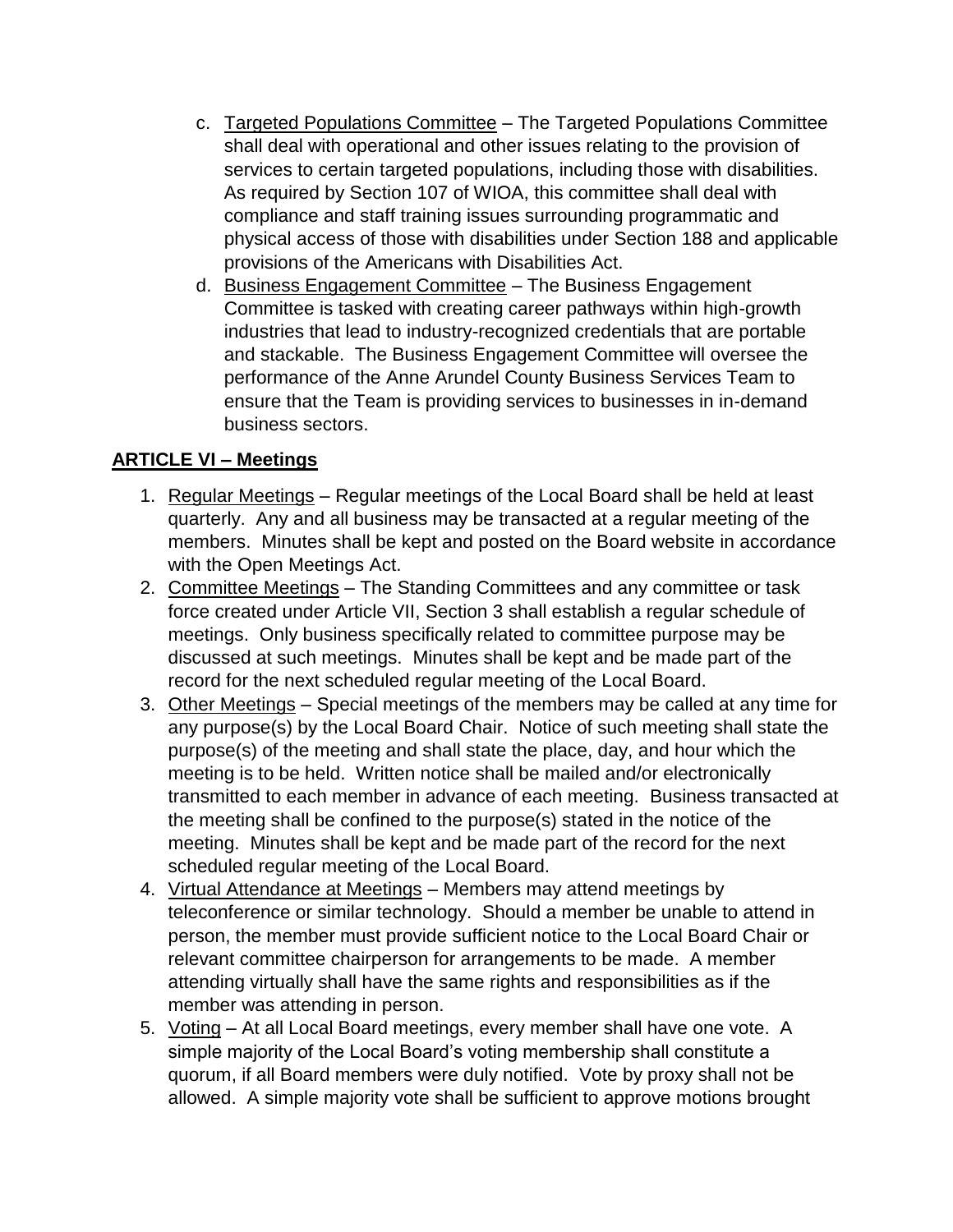before the membership (except where required by Robert's Rules of Order). Potential conflict of interest must be declared and recorded in the minutes. Further, members in conflict must remove themselves from discussions and voting on the matter in question.

## **ARTICLE VII – Sunshine Provisions**

- 1. General Provisions Per Section 107(e) of WIOA, Local Boards must make available to the public, on a regular basis using electronic means and open meetings, information regarding the activities of the Local Board, including, at a minimum:
	- a. Development of the Local Plan prior to its submission
	- b. Membership
	- c. Designation and certification of One-Stop Operators
	- d. Award of grants or contracts to eligible providers of youth workforce development activities.

On request, minutes of regular and special meetings should be provided.

- 2. Open Meetings Act The Local Board shall comply with requirements of the Open Meetings Act. In general, the Act requires:
	- a. Hold meetings that the public can attend;
	- b. Provide adequate public notice of those meetings;

c. Allow the public to inspect meeting minutes and certain other records. While the Open Meetings Act does permit the Local Board to discuss certain topics behind closed doors, the Local Board must make certain disclosures both before and after they meet in closed session. Furthermore, the Local Board adopts the Open Meetings Act's Model Regulations, which regulate the conduct of public attendees at such meetings.

- 3. Public Information Act The Local Board shall be subject the provisions of the Public Information Act.
- 4. Conflict of Interest A Local Board member may not vote on a matter under consideration by the Local Board if the matter:
	- a. Is regarding a service provided by that member (or by the organization that the member represents);
	- b. Would provide direct financial benefit to the member of the immediate family of the member;
	- c. Would constitute a conflict of interest under Maryland State Law; or
	- d. Would violate the Conflict of Interest policy established by the Local Board.
- 5. Appointment of a Parliamentarian The Board may appoint a parliamentarian to assist the Board with the orderly conduct of meetings, voting processes, and compliance with the requirements of the sunshine provisions in this Article.